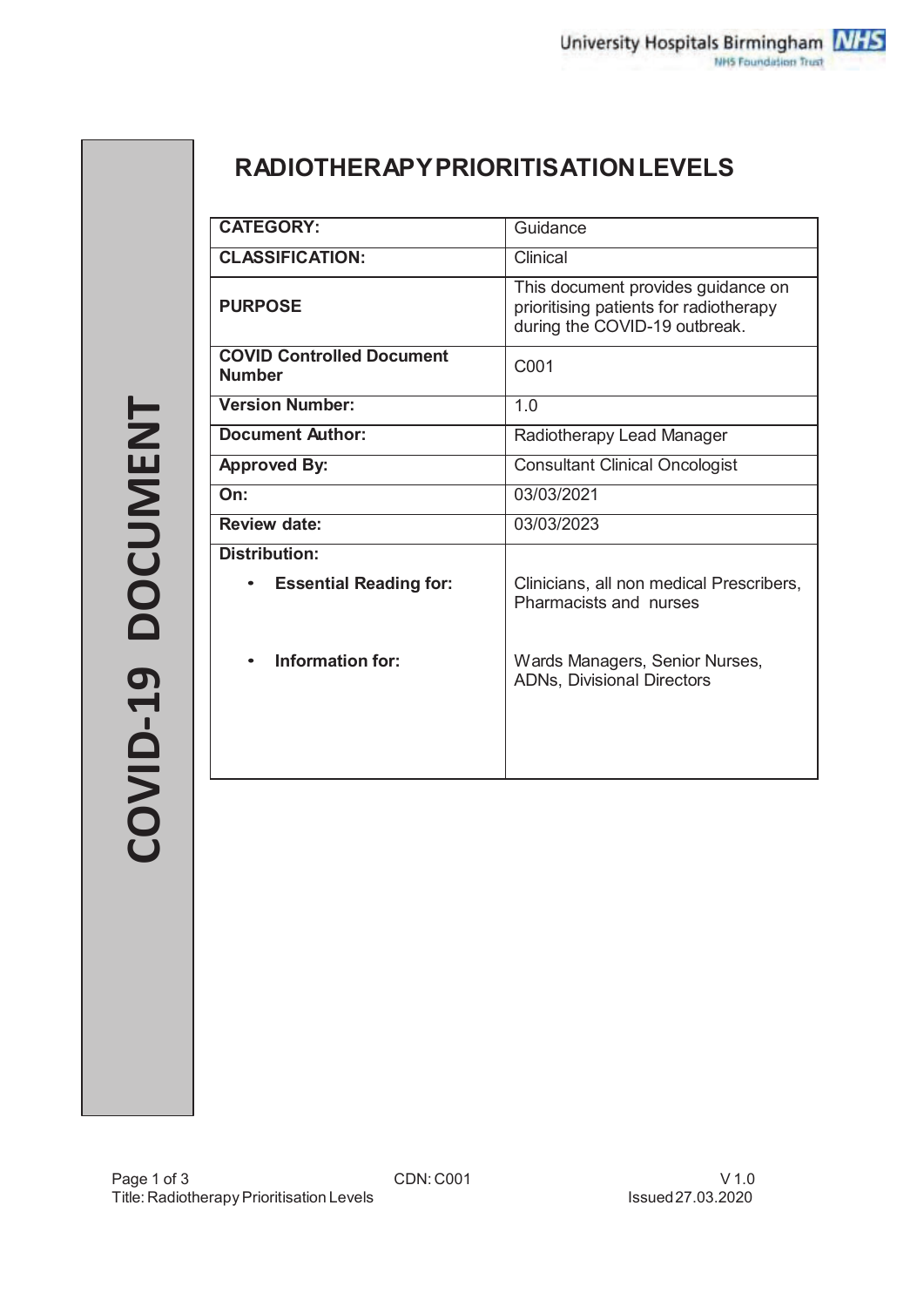# **RADIOTHERAPY PRIORITIS ATION LEVELS**

| <b>Action level</b>     |                                                                      | <b>Definition</b>                                                                                                                                                                                                                                                                                                                                                       | Radiotherapy<br>priority<br>Category to<br><b>Treat</b> | <b>Treatment rooms</b><br>available                                                                                                      |
|-------------------------|----------------------------------------------------------------------|-------------------------------------------------------------------------------------------------------------------------------------------------------------------------------------------------------------------------------------------------------------------------------------------------------------------------------------------------------------------------|---------------------------------------------------------|------------------------------------------------------------------------------------------------------------------------------------------|
| Level<br>1              | <b>Minimal</b><br><b>Staffing</b><br>Impact                          | <b>Normal Service</b>                                                                                                                                                                                                                                                                                                                                                   | All patients                                            | All                                                                                                                                      |
| Level<br>1a             | State of<br>readiness                                                | Postpone all benign treatments<br>$\bullet$<br>Use of single fraction regimens for palliative<br>$\bullet$<br>treatment to reduce treatment slots required<br>Defer treatment of uncomplicated BCC<br>$\bullet$<br>Defer all radical radiotherapy for prostate<br>$\bullet$<br>cancer by 3 months (patients to continue on<br>ADT)                                      | Level $1-5$ <sup>1</sup>                                | All                                                                                                                                      |
| Level<br>$\overline{2}$ | Less than<br>80% of<br>normal staff<br>available                     | Where possible use hypofractionation<br>$\bullet$<br>for adjuvant and radical treatments to reduce<br>the number of treatment slots required (e.g.<br>low-grade glioma, to move to 5 fraction<br>adjuvant regimens in breast cancer<br>Defer by 1-3 month the planning of low risk<br>$\bullet$<br>adjuvant and radical treatments such as<br><b>DCIS, Indolent NHL</b> | Level $1-4^1$                                           | Versas: 1,7,10,11<br>Precise: 5<br>Tomotherapy units: 4,6<br><b>CT</b><br><b>HDR</b><br>Closed:<br>SXT/orthovoltage: 3                   |
| Level<br>3              | than<br><b>Less</b><br>50%<br><b>of</b><br>normal staff<br>available | In addition to above<br>Postpone all palliatives except where life<br>$\bullet$<br>threatening conditions or MSCC                                                                                                                                                                                                                                                       | Level $1-3$ <sup>1</sup>                                | <b>Versas: 7,10</b><br>Precise: 5<br>Tomotherapy units: 4,6<br><b>CT</b><br><b>HDR</b><br>Closed:<br>SXT/ orthovoltage: 3<br>Versas 1,11 |
| Level<br>4              | Less than<br>25% of<br>normal staff<br>available                     | In addition to above - defer all adjuvant treatments                                                                                                                                                                                                                                                                                                                    | Level $1-2^1$                                           | Versas: 7<br>Tomotherapy units: 4,6<br>Closed:<br>SXT/orthovoltage: 3<br><b>Versas 1,10, 11</b><br>Precise: 5<br><b>CT</b><br><b>HDR</b> |
| <b>Level</b><br>5       | Less than<br>10 % of<br>normal staff<br>available                    | Cancel all treatments except any life threatening<br>treatments such as bleeding tumours                                                                                                                                                                                                                                                                                |                                                         |                                                                                                                                          |

Further guidance on Corona virus and cancer can be found through the NHS page on Specialty Guides